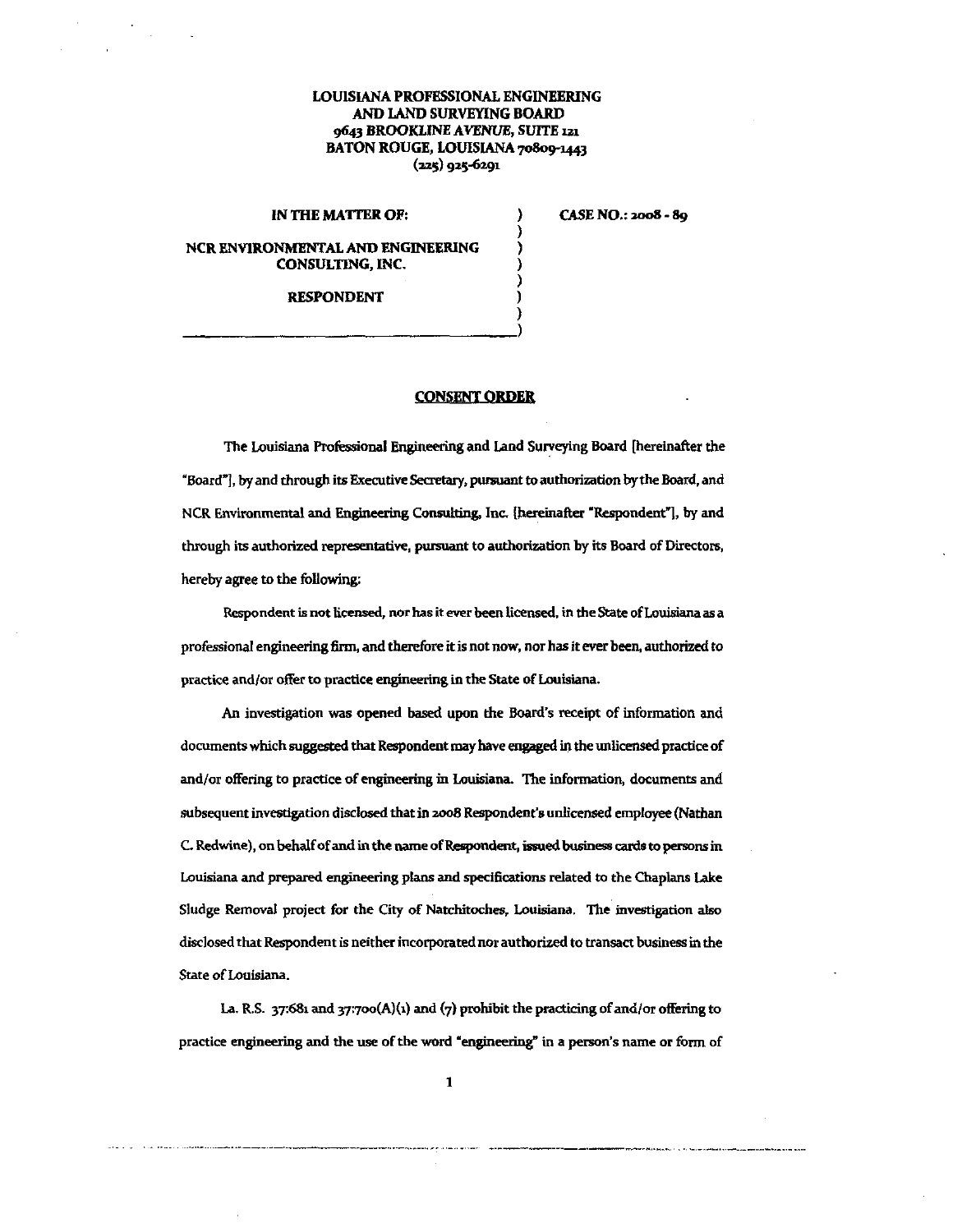business or activity in the State of Louisiana without proper licensure. La. R.S. 37:700(H) permits the Board to take enforcement action against persons who violate La. R.S. 37:681 and  $37'7'30(A)(1)$  and  $(7)$  upon a finding of guilt following the preferral of charges, notice and hearing and a majority vote of its entire membership authorized to participate in the proceeding. La. R.S. 37:681, 37:700(A)(1) and  $(7)$  and 37:700(H) were in effect at all times material hereto.

It is undisputed that (a) Respondent has never been licensed to practice and/or offer to practice engineering or use the word "engineering" in its 6rm name in the State of Louisiana; (b) in 2oo8 Respondent's unlicensed employee (on bebalf of and in the name of Respondent) issued business cards to persons in Louisiana and prepared engineering plans and specifications related to the Chaplans Lake Slndge Removal project for the City of Natchitoches, Louisiana; and (c) Respondent is neither incorporated nor authorized to transact business in the State of Louisiana.

By letter dated August 25, 2008, the Board gave notice to Respondent that it was <sup>~</sup> considering the prelerral of charges against Respondent on the grounds that it may have violated La. R.S. 37:681 and 37:700(A)(1) and (7), relative to the practicing of and/or offering to practice engineering and the use of the word "engineering" in a person's name or form of **business or activity in the State of Louisiana without proper licensure.** 

Pursuant to La. R.S.  $37700(D)(1)$ , by a unanimous vote at its regular meeting on January 12, 2009, the Board (a) preferred charges against Respondent for allegedly violating the provisions of La. R.S.  $37:68$  and  $37:700(A)(1)$  and  $(7)$ , and (b) directed that an enforcement hearing be held on March 23, 2009 in order that the Board may determine whether or not Respondent is in fact guilty of violating the above cited statutes and/or rules **and what, if any, enforcement action is appropriate. The March 2.3,** *:z.oog,* **hearing date was continued.** 

On April 9, 2009, Respondent's unlicensed employee, Nathan Redwine, was arrested and accused of filing false public records misrepresenting himself as a professional engineer on documents submitted to the Louisiana Department of Environmental Quality.

By Bill of Information filed in the Nineteenth Judicial District Court, Parish of East Baton Rouge, State of Louisiana, on August 25, 2009, in Docket No. 8-09-0834, Redwine was

. ···-- ···------------------------------- ------:----------~-----.. -----.,.\_., \_\_\_\_\_\_\_\_\_\_ " \_\_\_\_\_\_\_\_\_\_\_\_\_ \_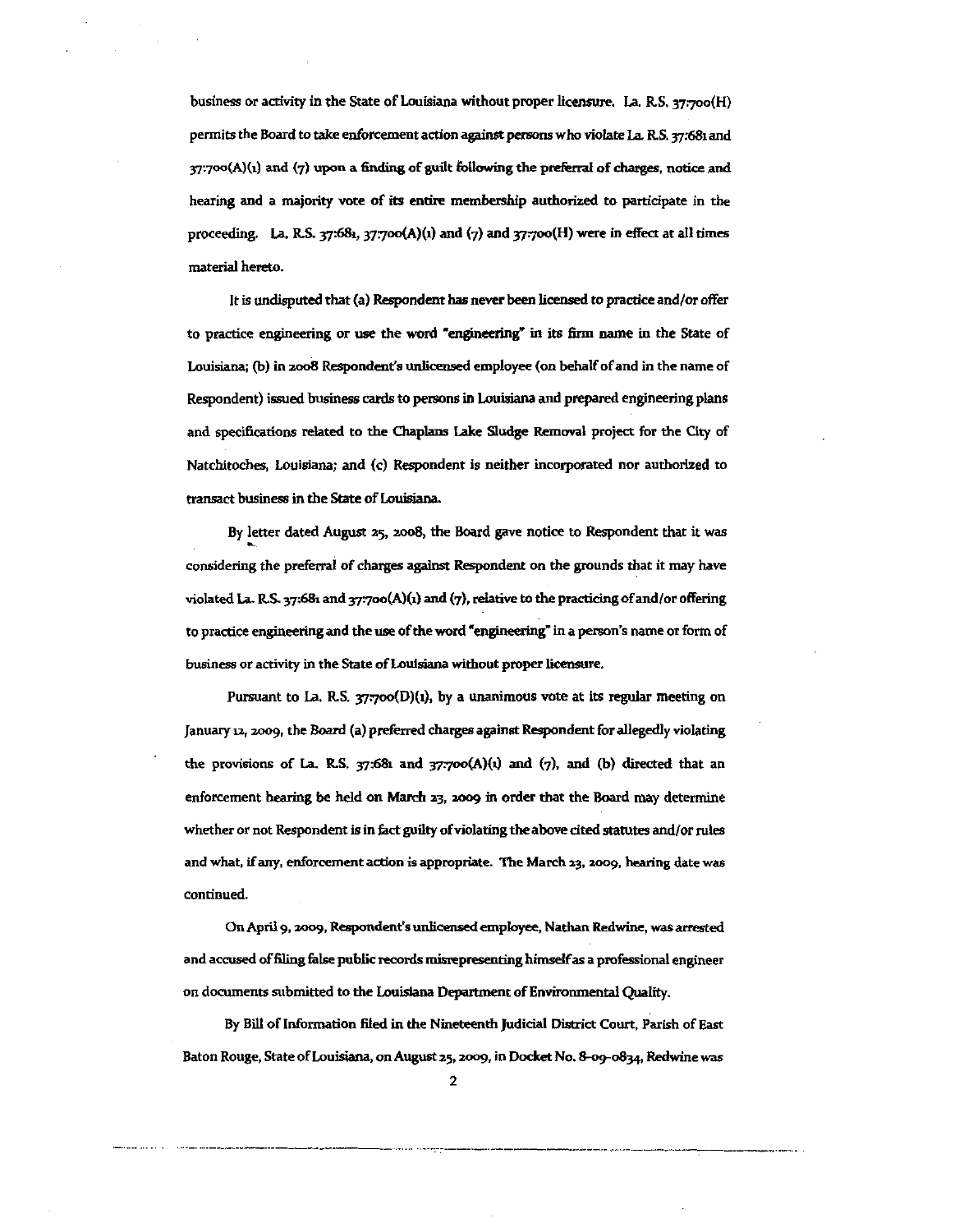charged with three felony counts of filing false public records in violation of La. R.S. 14:133. On July 6, 2010, Redwine entered goilty pleas to these charges.

On September 7, 2010, Redwine was sentenced by the Nineteenth Judicial District Court to the custody of the Department of Public Safety and Corrections for three years at hard labor on each count, to run concurrent. The Court suspended the execution of sentence and placed Redwine on active, supervised probation for a period of five years. In addition to the general terms aud conditions of probation as provided in La. C.Cr.P. Art. 895, the Court imposed special conditions of probation that Redwine (1) pay \$55.00 per month to the Department of Public Safety and Corrections, Division of Probation and Parole, to defray the cost of supervision; (2) do not engage in any work that requires a professional license or any special certification; (3) take out one 8-page ad in the major newspapers in Shreveport, Natchitoches and Baton Rouge indicating the conviction for filing false public records and that Redwine claimed to be an engineer, but is not and never has been an engineer;  $(4)$  serve 250 hours of litter detail; (5) pay SJ.ooo.oo fine on each count and court costs of \$227.>5·

The hearing in the captioned matter was rescheduled for November 23, 2010.

Wishing to dispense with the need for further enforcement action and to conclude the instant proceeding without further delay and expense, for the purpose of this proceeding only, Respondent and the Board do hereby enter into this Consent Order, in which Respondent of its own free will consents to the issuance of a Consent Otder by the Board, wherein Respondent agrees that (a) Respondent is assessed a fine of \$5,000.00, the payment of which is suspended provided Respondent fully complies with all terms of this Consent Order and the Consent Order issued in Case No. 2008-12, the default of which shall result in the immediate reinstatement of the \$5,ooo.oo fine, said fine reinstatement can be imposed by action of the Board Executive Secretary subject to the discretionary review of the Board; (b) Respondent will pay administrative costs of \$770.33, (c) Respondent will immediately cease and desist the practice of and/or offering to practice engineering and the use of the word **•engineering" in its firm name or in describing its business or activities in the State of**  Louisiana until such time as it is duly licensed by the Board, and (d) a summary of this matter will be published in the Board's official journal, the Louisiana Engineer and Surveyor Journal.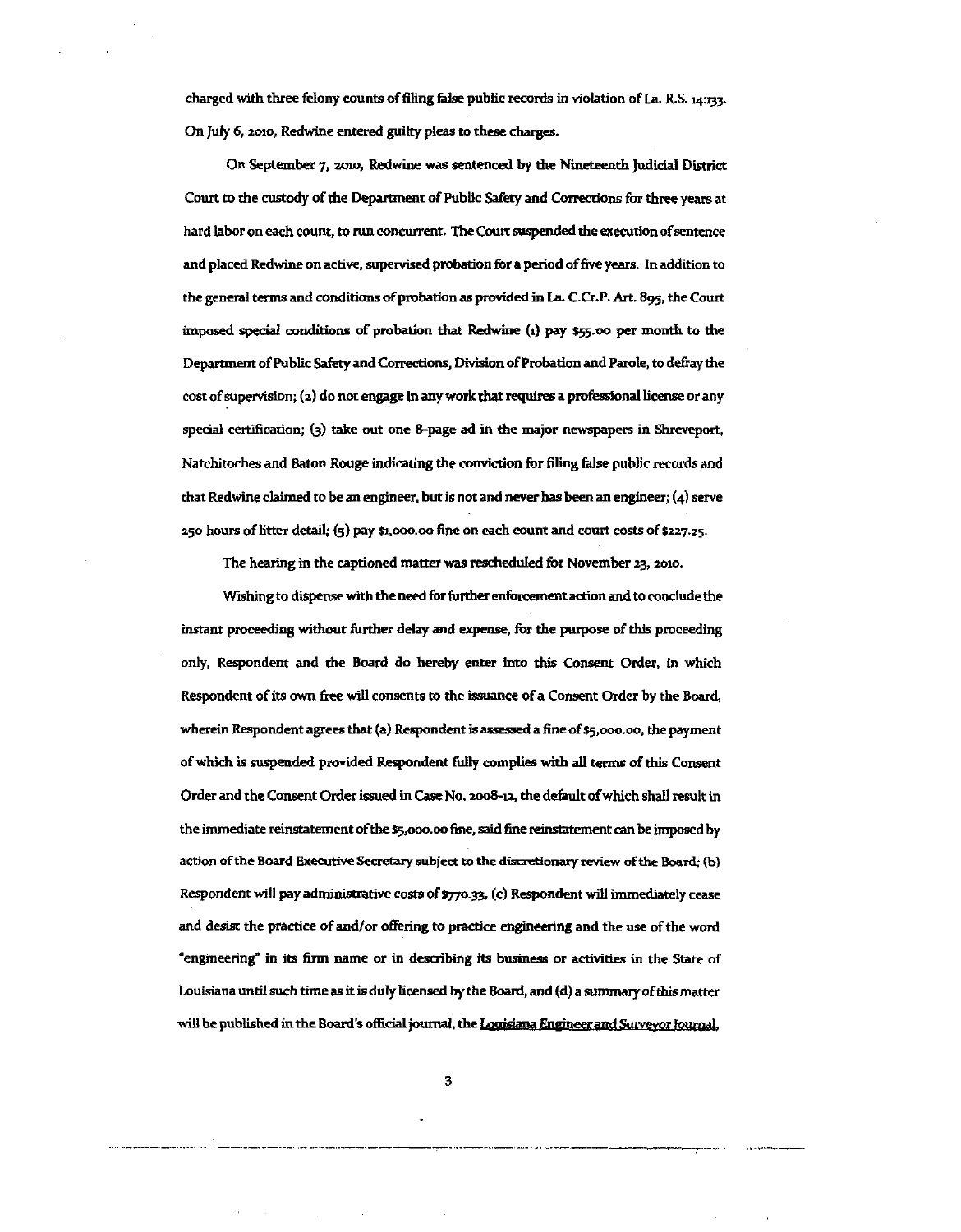and reported to the National Council of Examiners for Engineering and Surveying (NCEES), identifying Respondent by name.

Respondent admits to violations of the referenced statutes and/or rules regarding the practicing of and/or offering to practice engineering and the use of the word "engineering" or any modification or derivative thereof in a person's name or form of business or activity in the State of Louisiana without proper licensure. Respondent acknowledges awareness of said laws and/or rules and states that it will comply with all applicable laws and rules henceforth. Respondent has been advised of its right to be represented by counsel before the Board and/or to appear at any hearing personally or by counsel and present witnesses and evidence in its own behalf, and it hereby waives this right and its right to appeal; and it states affirmatively that it has been afforded all administrative remedies due it under the law.

Therefore, in consideration of the foregoing and by its signing this Consent Order, Respondent does hereby waive its right to a hearing before the Board, to the presenting of evidence and witnesses in its behalf, to Findings of Fact and Conclusions of Law in this case, and to judicial review of this Consent Order.

Respondent hereby represents (a) that it fully understands the meaning and intent of this Consent Order, including but not limited to its final and binding effect, (b) that it has voluntarily entered into this Consent Order and that no other promise or agreement of any kind has been made to or with it by any person whatsoever to cause the execution of this instrument and (c) that the sanctions set forth in this Consent Order do not prevent the Board from taking further disciplinary or enfurcement action against Respondent on matters not specifically addressed in this Consent Order.

WHEREFORE, the Louisiana Professional Engineering and Land Surveying Board and Respondent agree that:

1. Respondent is ordered to pay a fine of \$5,000.00, the payment of which is suspended provided Respondent folly complies with all terms of this Consent Order and the Consent Order issued in Case No. 2008-12, the default of which may result in the immediate reinstatement of the \$5,ooo.oo fine, said fate resintatement can be imposed by action of the Board Executive Secretary subject to the disaetionary review of the Board; and

4

-- ~-··---------~------------------·-··· ----------------···-·-----"· ... ------·---.. ·----------